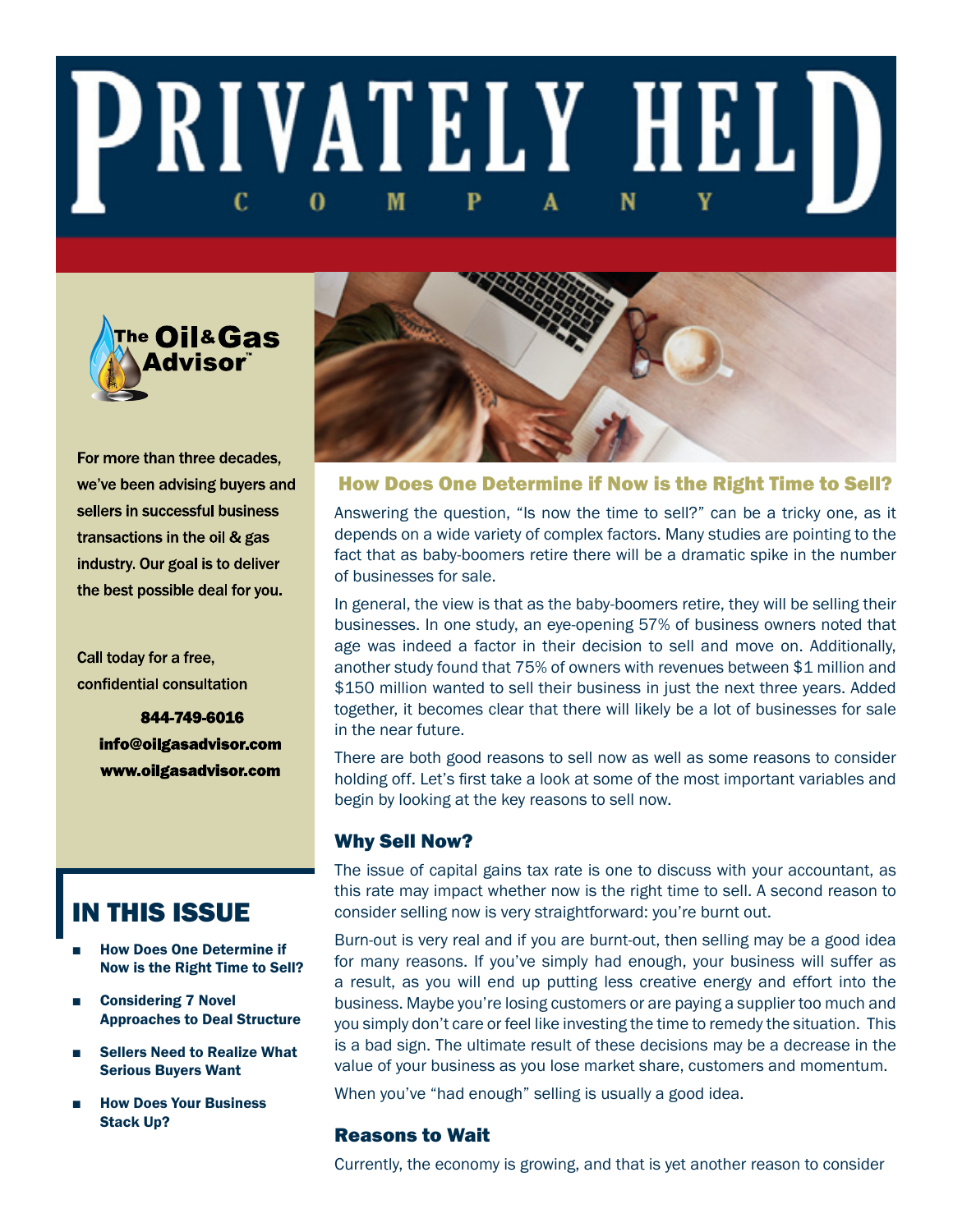## How Does One Determine if Now is the Right Time to Sell? (cont.)

selling. But there are also reasons you might want to wait. Let's consider the flipside of the issue.

But what if your business had a down year but you know that next year will definitely be better and prosperous? Let's say you've landed a new large client or an existing client is boosting spending. In these scenarios, waiting a year to sell is likely an excellent idea.

In such a situation, you will likely achieve a much better final sales price for your business. However, waiting a year does come with some risks even if you have a new client or new contract.

For example, what happens if a new competitor enters the market or there is a major economic downturn? We can never fully hope to predict future movements in the market or market trends, and that means there is always risks associated with waiting to sell.

Another factor to consider is whether or not there could be a tightening of credit. Most buyers will need to finance a significant portion of the purchase of your business. If lending requirements tighten, selling your business could be much more difficult as a result. Even if your businesses financials improve dramatically while you are waiting to sell; if credit tightens, then it could end up being more difficult to sell.

Remember that the time to plan your exit strategy is when you start your business. The simple and undeniable fact is that business owners, no matter how savvy, simply can't outgrow factors such as aging, interest rates or capital gains.

In the end, the time to sell is when you are ready to sell. That stated, tax implications should be weighing heavily on your decision to sell during the next two to three years. Working with an M&A Advisor can help you gain clarity as to whether or not now is the right time to sell!

## Considering 7 Novel Approaches to Deal Structure

Finding ways to address the gap between the buyer and seller is usually key, as a failure to do so can keep a deal from closing. If everyone involved from the principals to their advisors truly want a deal to be completed, then there is much that can be done.

Here are a few of the key "outside the box" approaches that can help ensure that your deal is completed.

#### 7 Great Outside the Box Ways to Approach Deal Structure:

1) If the seller owns the real estate, let him or her lease the real estate to the buyer, as this will reduce the overall price.

2) A seller could also lease machinery and/or equipment to the seller, again, effectively reducing the overall sale price.

3) With a fast-growing business possessing a big upside, consider allowing the seller to share in the growth, which can be achieved via an override or royalty over a set sales dollar amount.

4) Another idea is to place a fast-growing section of the business in a separate subsidiary with the seller owning part of this separate subsidiary. The buyer would retain an option to buy this subsidiary at a later date.

5) The buyer could buy 70% of the business now and 10% more each year for the following three years. This creative strategy decreases the initial sale price by 30%.

6) Have the buyer sit down face to face over dinner and discuss the issues.

7) Consider working closely with an M&A Advisor.

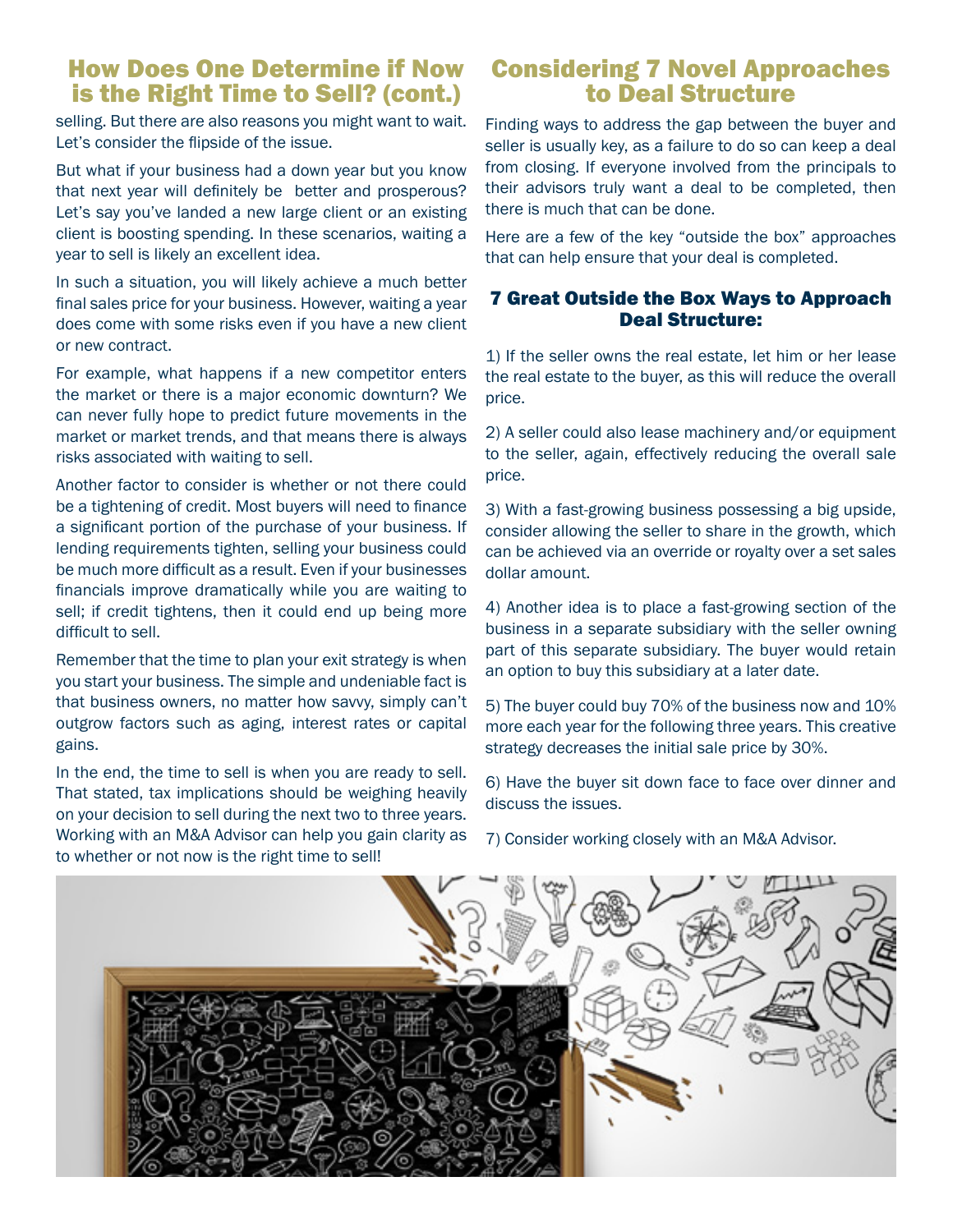

### Sellers Need to Realize What Serious Buyers Want

Serious buyers will always want to look at your financials, but there are other key areas that they are sure to want to examine. Here are the six key areas where buyers will look when evaluating a business.

- *1. The Industry:* Buyers typically examine the industry as a whole including customers, suppliers, the competition and the future outlook of the industry when they are considering buying a business. That means they'll want to uncover the strengths and weaknesses of your business as well as potential threats from competition and opportunities for growth.
- *2. Cash Flow:* You can expect serious buyers to take a very hard look at your cash flow statements. The simple fact is that buyers will want to be quite certain that the business will continue to generate positive cash flow after the acquisition.
- *3. Wages and Salaries:* Cost saving devices, of course, make the bottom line look good, but a high level of employee turnover can be a real concern as it creates expenses down the road. Keep in mind that if the target company is to be absorbed by another, then compensation issues could play an enormous role.
- *4. Discretionary Costs:* Discretionary costs such as research and development, advertising and public relations will likely receive attention for buyers as well. Many sellers will attempt to reduce these costs in an attempt to create a higher bottom line; however, such cuts will serve to hurt the future bottom line.
- *5. Capital Expenditures:* A serious buyer will also factor in machinery and equipment to ensure that they are up-to-date and equal to or even superior to that of the competition. Replacing outdated equipment may help boost the offering price.
- *6. Obsolete Inventory:* No doubt, obsolete inventory can negatively impact the purchase price. If possible, address obsolete inventory before selling.

#### Over and Above the Numbers

Whenever a merger or acquisition is in order, a close review of financial statements is a must. Yet, there are other assets to consider. Let's review ten of the most important, and sometimes overlooked assets:

- Repeat customers or clients
- Broad customer or client base that is diverse and growing
- Long-term contracts
- Profitable alliances
- Recognizable brand name or product name
- Patented products, government approval & profitable copyrights
- Proprietary products
- Valuable intellectual property
- Experienced management team & trained workforce
- Contracts/non-competes with valuable employees

#### The Letter of Intent

After a buyer has made an offer, the next step is for that buyer to present a Letter of Intent. In the Letter of Intent, the buyer outlines the terms of the possible transaction.

The seller should also provide his or her thoughts as to what should be covered. Here are six key points that should be addressed in any Letter of Intent:

- Price and terms
- The assets & liabilities to be included
- Employee contracts & severances
- Lease or sale of property
- Assumption of contracts & warranties
- Time schedules of due diligence and closing